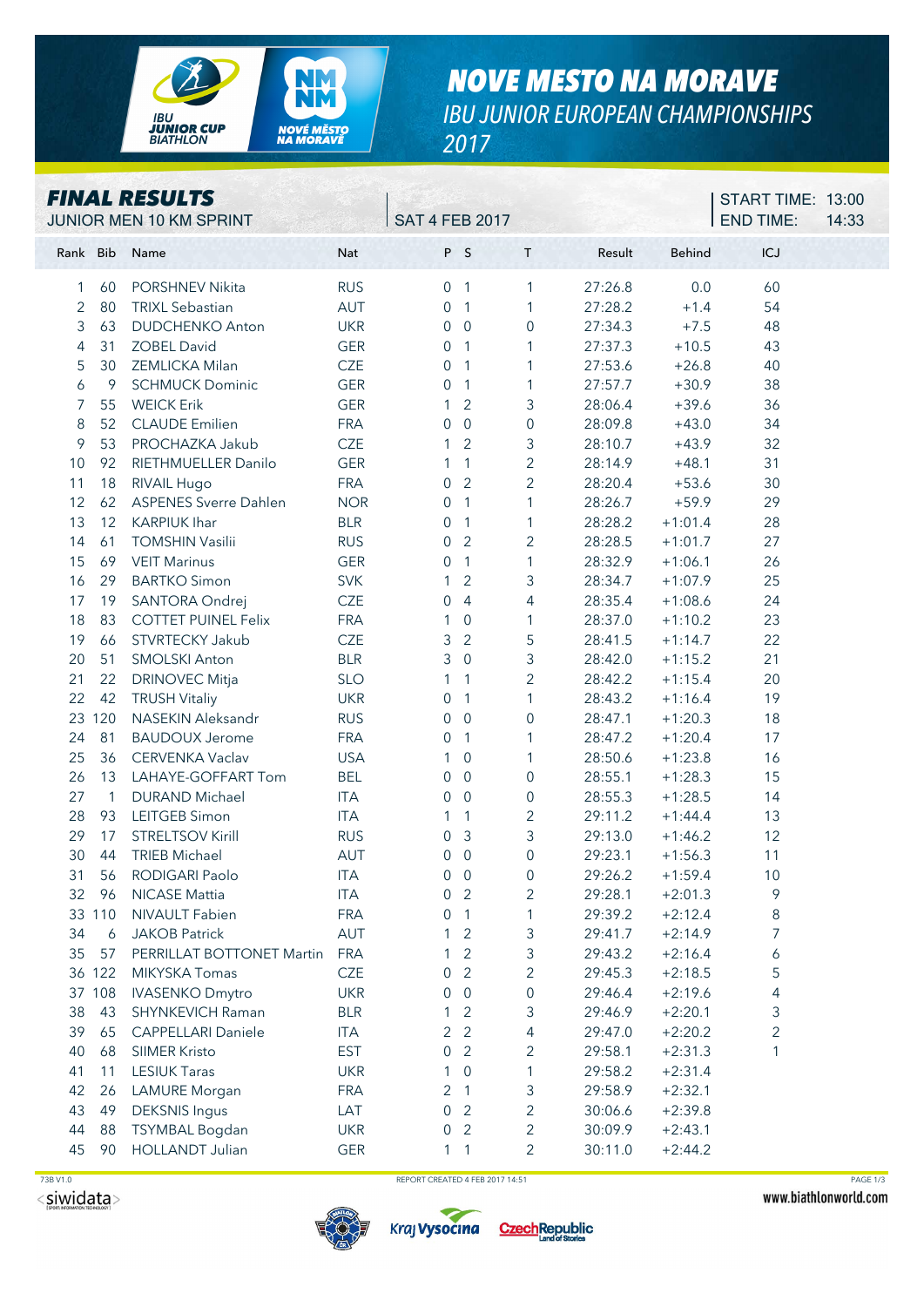

## *NOVE MESTO NA MORAVE IBU JUNIOR EUROPEAN CHAMPIONSHIPS 2017*

| <b>FINAL RESULTS</b> |
|----------------------|
|----------------------|

|          |                | <b>FINAL RESULTS</b><br>JUNIOR MEN 10 KM SPRINT |            | <b>SAT 4 FEB 2017</b>              |                |         |           | START TIME: 13:00<br><b>END TIME:</b><br>14:33 |  |
|----------|----------------|-------------------------------------------------|------------|------------------------------------|----------------|---------|-----------|------------------------------------------------|--|
| Rank Bib |                | Name                                            | Nat        | P S                                | $\mathsf{T}$   | Result  | Behind    | ICJ                                            |  |
| 46       | 79             | <b>BEY Semen</b>                                | <b>RUS</b> | $\overline{2}$<br>1                | 3              | 30:11.4 | $+2:44.6$ |                                                |  |
|          | 47 121         | <b>GRAF Matthias</b>                            | <b>GER</b> | $\overline{2}$<br>$\mathbf 0$      | $\mathbf{2}$   | 30:13.2 | $+2:46.4$ |                                                |  |
|          | 48 119         | <b>MANCIN MAJONI Davide</b>                     | <b>ITA</b> | $\overline{1}$<br>$\mathbf 0$      | 1              | 30:15.9 | $+2:49.1$ |                                                |  |
| 49       | 85             | RADZIUK Vadzim                                  | <b>BLR</b> | $\overline{2}$                     | 3              | 30:21.4 | $+2:54.6$ |                                                |  |
| 50       | 14             | JORDE Sindre Fjellheim                          | <b>NOR</b> | 3<br>1                             | 4              | 30:22.0 | $+2:55.2$ |                                                |  |
|          | 51 112         | SCHUMACHER Julian                               | SUI        | 1                                  | $\overline{c}$ | 30:23.8 | $+2:57.0$ |                                                |  |
| 52       | 5              | <b>GHIGLIONE Luca</b>                           | ITA        | 2<br>$\sqrt{1}$                    | 3              | 30:24.0 | $+2:57.2$ |                                                |  |
|          | 53 101         | <b>LOBASTOV Nikita</b>                          | <b>RUS</b> | 4<br>$\overline{0}$                | 4              | 30:27.5 | $+3:00.7$ |                                                |  |
| 54       | 72             | <b>SZWAJNOS Marcin</b>                          | POL        | $\overline{2}$<br>1                | 3              | 30:31.2 | $+3:04.4$ |                                                |  |
| 55       | $\overline{4}$ | <b>GEGO Hunor</b>                               | <b>ROU</b> | $\overline{2}$<br>$\mathbf 0$      | $\overline{2}$ | 30:31.5 | $+3:04.7$ |                                                |  |
| 56       | 74             | <b>BALOGA Matej</b>                             | <b>SVK</b> | $\overline{4}$<br>$\boldsymbol{0}$ | $\overline{4}$ | 30:32.3 | $+3:05.5$ |                                                |  |
|          | 57 103         | <b>GREGORKA Tilen</b>                           | <b>SLO</b> | $\overline{2}$<br>$\mathbf 0$      | $\overline{2}$ | 30:39.3 | $+3:12.5$ |                                                |  |
| 58       | 41             | STOYANOV Kristiyan                              | <b>BUL</b> | $\overline{1}$<br>0                | 1              | 30:45.7 | $+3:18.9$ |                                                |  |
| 59       | 64             | <b>BANYS Linas</b>                              | LTU        | $\overline{0}$<br>0                | 0              | 30:46.5 | $+3:19.7$ |                                                |  |
| 60       | 54             | <b>BACCHETTA Nirando</b>                        | SUI        | $\overline{0}$<br>2                | $\overline{c}$ | 30:46.6 | $+3:19.8$ |                                                |  |
| 61       | 84             | <b>STULIK Dominik</b>                           | CZE        | 2<br>$\overline{0}$                | $\overline{c}$ | 30:47.5 | $+3:20.7$ |                                                |  |
| 62       | 75             | <b>NAGLIC Luka</b>                              | <b>SLO</b> | $\overline{2}$<br>1                | 3              | 30:52.3 | $+3:25.5$ |                                                |  |
| 63       | 40             | PANCERZ Przemyslaw                              | POL        | $\overline{2}$<br>$\mathbf 0$      | $\overline{2}$ | 30:53.5 | $+3:26.7$ |                                                |  |
| 64       | 38             | MALINOVSKII Igor                                | <b>RUS</b> | $\overline{1}$<br>4                | 5              | 30:54.4 | $+3:27.6$ |                                                |  |
| 65       | 94             | <b>HOKHOLT Erlend</b>                           | <b>NOR</b> | $\overline{2}$<br>$\overline{2}$   | 4              | 30:55.1 | $+3:28.3$ |                                                |  |
| 66       | 48             | <b>COOPER Travis</b>                            | <b>USA</b> | $\overline{2}$<br>2                | 4              | 31:06.9 | $+3:40.1$ |                                                |  |
| 67       | 25             | <b>BURKHALTER Joscha</b>                        | SUI        | $\overline{1}$<br>1                | $\overline{2}$ | 31:11.2 | $+3:44.4$ |                                                |  |
| 68       | 46             | ORYASHKOV Vladimir                              | <b>BUL</b> | $\overline{1}$<br>0                | 1              | 31:13.8 | $+3:47.0$ |                                                |  |
| 69       | 34             | <b>NEDAIVODINS Vladislavs</b>                   | LAT        | 2<br>$\overline{1}$                | 3              | 31:15.7 | $+3:48.9$ |                                                |  |
| 70       | 59             | <b>FLORE Raul Antonio</b>                       | <b>ROU</b> | $\overline{2}$<br>1                | 3              | 31:15.8 | $+3:49.0$ |                                                |  |
| 71       | 35             | TSEBRYNSKYI Nazarii                             | <b>UKR</b> | 2<br>$\overline{4}$                | 6              | 31:21.6 | $+3:54.8$ |                                                |  |
| 72       | 37             | <b>JAKIELA Tomasz</b>                           | POL        | 3<br>$\overline{2}$                | 5              | 31:26.3 | $+3:59.5$ |                                                |  |
|          | 73 107         | MACKINE Jokubas                                 | LTU        | 1<br>1                             | $\overline{c}$ | 31:37.6 | $+4:10.8$ |                                                |  |
| 74       | 7              | <b>ZNIDARSIC Nace</b>                           | <b>SLO</b> | $\mathbf{1}$                       | $\overline{2}$ | 31:38.9 | $+4:12.1$ |                                                |  |
| 75       | 76             | ALGRA Peter Jarod                               | CAN        | $\overline{0}$<br>1                | 1              | 31:41.0 | $+4:14.2$ |                                                |  |
|          | 76 115         | <b>JOHNSON Cody</b>                             | <b>USA</b> | $\overline{2}$<br>0                | 2              | 31:57.5 | $+4:30.7$ |                                                |  |
| 77       | 32             | <b>UNT Mihkel</b>                               | <b>EST</b> | $\overline{3}$<br>2                | 5              | 31:57.6 | $+4:30.8$ |                                                |  |
|          | 78 109         | <b>ELSIGAN Thomas</b>                           | AUT        | 2<br>$\overline{3}$                | 5              | 31:58.2 | $+4:31.4$ |                                                |  |
| 79       | 95             | <b>CHRISTIANSEN Cameron</b>                     | <b>USA</b> | 1                                  | $\overline{c}$ | 32:02.3 | $+4:35.5$ |                                                |  |
|          | 80 102         | <b>KREUZER Yannik</b>                           | SUI        | $\mathbf 0$                        | 1              | 32:03.0 | $+4:36.2$ |                                                |  |
| 81       | 87             | YERMOLENKO Petr                                 | KAZ        | $\overline{2}$<br>$\overline{0}$   | $\overline{c}$ | 32:11.9 | $+4:45.1$ |                                                |  |
| 82       | 27             | <b>KIERS Trevor</b>                             | CAN        | $\mathfrak{Z}$<br>3                | 6              | 32:13.0 | $+4:46.2$ |                                                |  |
|          | 83 116         | <b>TSIURYN Kiryl</b>                            | <b>BLR</b> | 4                                  | 5              | 32:14.4 | $+4:47.6$ |                                                |  |
| 84       | 98             | ZAVALEC Samuel                                  | <b>SVK</b> | 1                                  | $\overline{2}$ | 32:21.5 | $+4:54.7$ |                                                |  |
| 85       | 82             | SHERBA Logan Edward                             | CAN        | $\mathbf{1}$                       | $\overline{c}$ | 32:27.1 | $+5:00.3$ |                                                |  |
| 86       | 33             | KOLL Jurgen                                     | <b>EST</b> | 3<br>$\overline{1}$                | 4              | 32:41.4 | $+5:14.6$ |                                                |  |
| 87       | 24             | <b>BOVISI Sandro</b>                            | SUI        | 3<br>$\overline{0}$                | 3              | 32:42.4 | $+5:15.6$ |                                                |  |
| 88       | 23             | <b>ARONSSON Arvid</b>                           | <b>SWE</b> | $\overline{0}$<br>$\Omega$         | 0              | 32:45.5 | $+5:18.7$ |                                                |  |
| 89       | 47             | <b>RODUNER Dionis</b>                           | KAZ        | 1                                  | 2              | 32:49.7 | $+5:22.9$ |                                                |  |
| 90       | 67             | <b>DEMKOV Deivid</b>                            | LTU        | 2 <sub>3</sub>                     | 5              | 32:52.1 | $+5:25.3$ |                                                |  |





Czech Republic